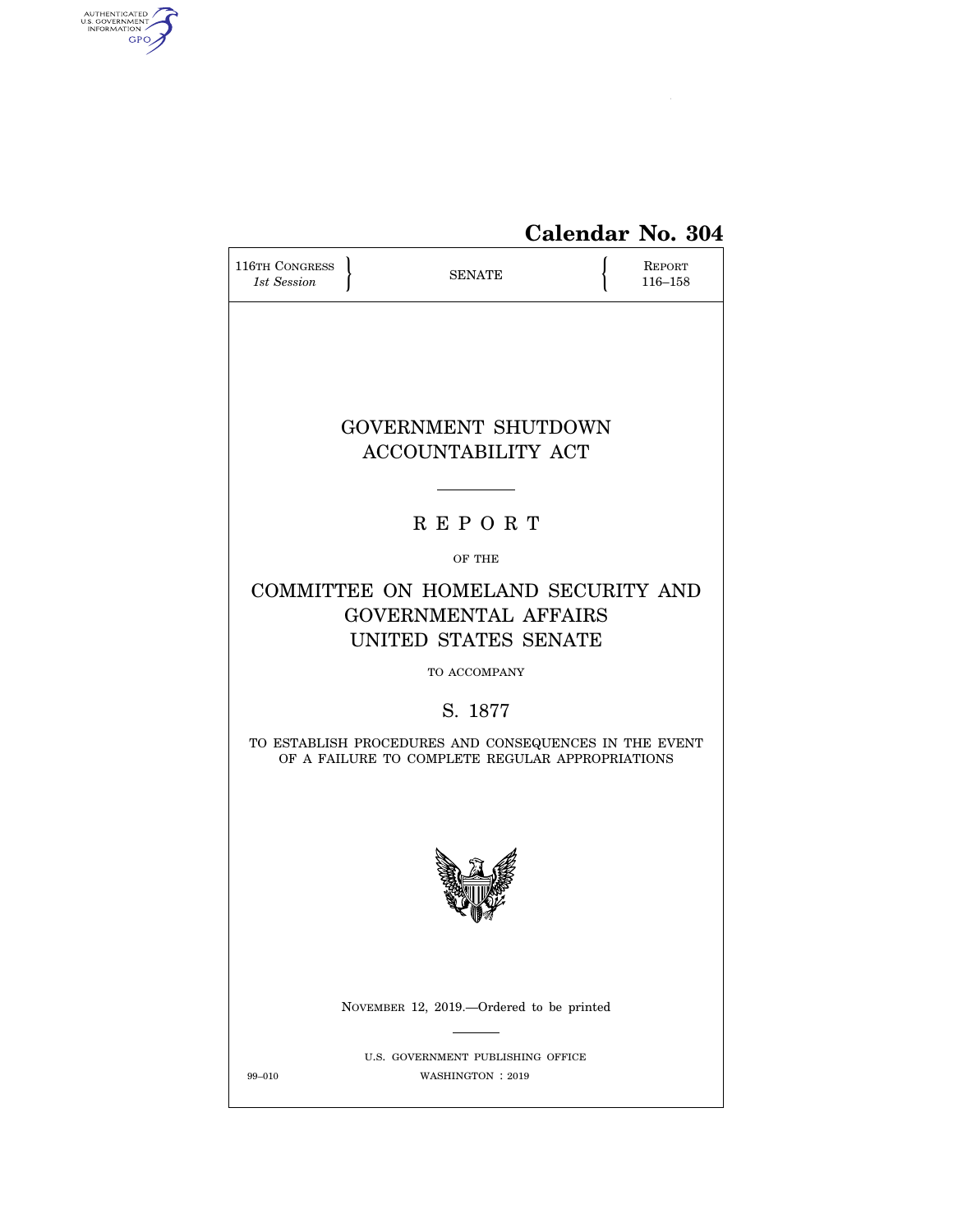#### COMMITTEE ON HOMELAND SECURITY AND GOVERNMENTAL AFFAIRS

RON JOHNSON, Wisconsin, *Chairman* 

ROB PORTMAN, Ohio RAND PAUL, Kentucky JAMES LANKFORD, Oklahoma MITT ROMNEY, Utah RICK SCOTT, Florida MICHAEL B. ENZI, Wyoming JOSH HAWLEY, Missouri

GARY C. PETERS, Michigan THOMAS R. CARPER, Delaware MAGGIE HASSAN, New Hampshire KAMALA D. HARRIS, California KYRSTEN SINEMA, Arizona JACKY ROSEN, Nevada

GABRIELLE D'ADAMO SINGER, *Staff Director*  JOSEPH C. FOLIO III, *Chief Counsel*  PATRICK J. BAILEY, *Chief Counsel for Governmental Affairs*  DAVID M. WEINBERG, *Minority Staff Director*  ZACHARY I. SCHRAM, *Minority Chief Counsel*  MICHELLE M. BENECKE, *Minority Senior Counsel*  LAURA W. KILBRIDE, *Chief Clerk*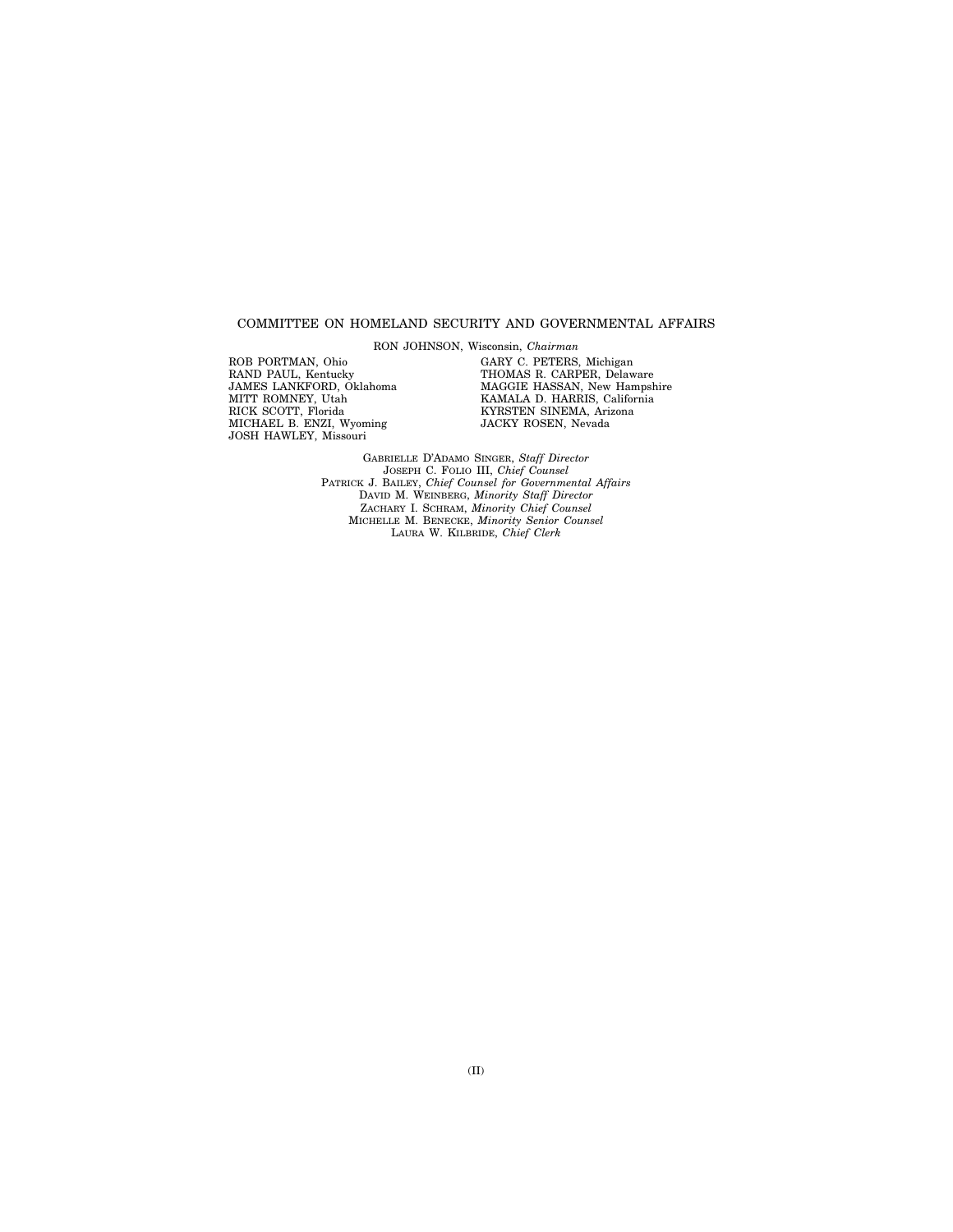## **Calendar No. 304**

116TH CONGRESS **REPORT** 116-158

### GOVERNMENT SHUTDOWN ACCOUNTABILITY ACT

NOVEMBER 12, 2019.—Ordered to be printed

Mr. JOHNSON, from the Committee on Homeland Security and Governmental Affairs, submitted the following

## R E P O R T

#### [To accompany S. 1877]

#### [Including cost estimate of the Congressional Budget Office]

The Committee on Homeland Security and Governmental Affairs, to which was referred the bill (S. 1877) to establish procedures and consequences in the event of a failure to complete regular appropriations, and for other purposes, having considered the same, reports favorably thereon with an amendment (in the nature of a substitute) and recommends that the bill, as amended, do pass.

#### **CONTENTS**

#### I. PURPOSE AND SUMMARY

S. 1877, the Prevent Government Shutdowns Act of 2019, seeks to end government shutdowns during a lapse in appropriations by providing for an automatic appropriation at current levels and providing incentives for Congress to pass regular appropriations while automatic appropriations are in place. The legislation limits official travel of Members of Congress and senior Executive Branch officials and holds Members' pay in escrow during a period of automatic appropriations. It also requires daily quorum calls and pro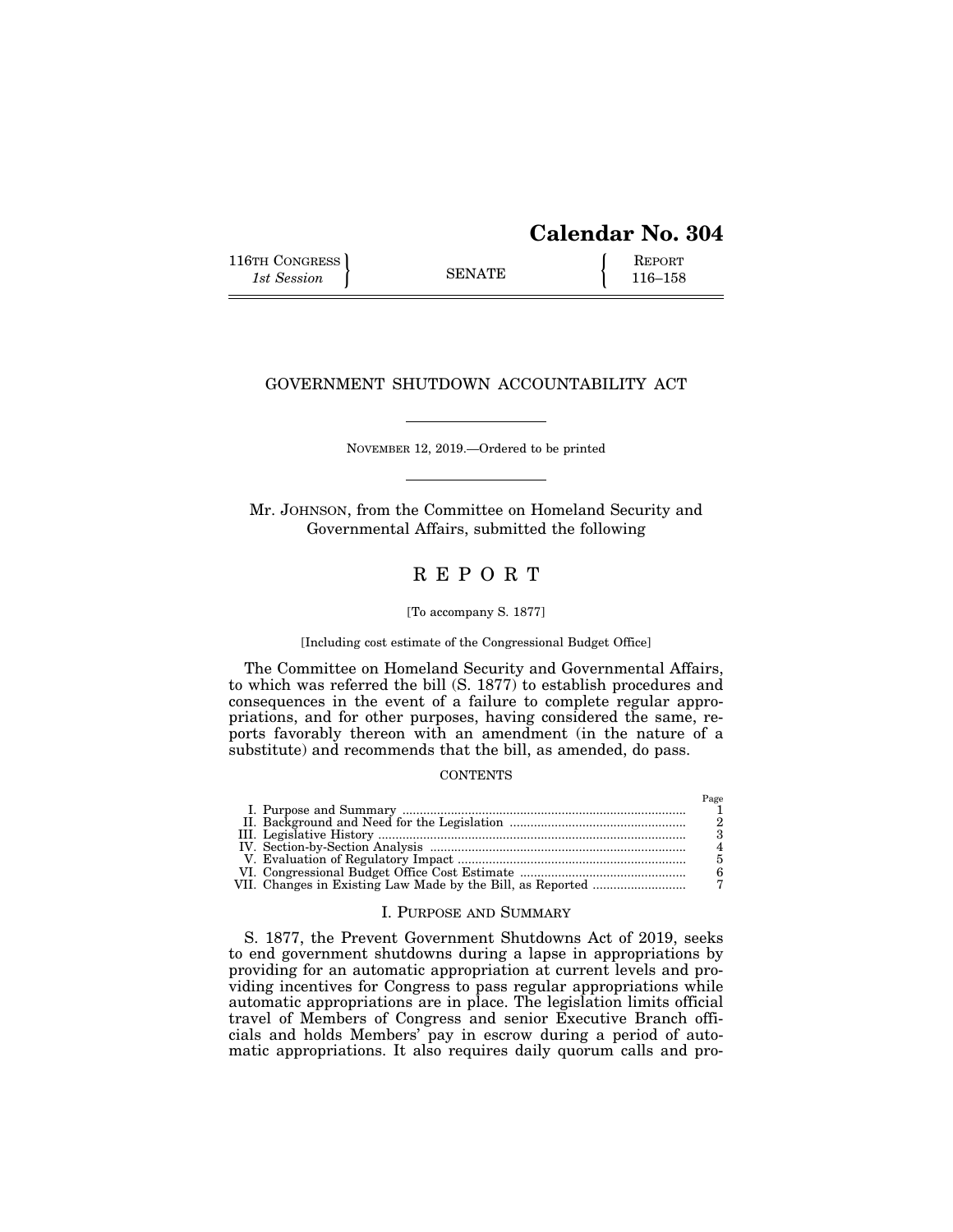hibits business from being in order on the Senate and House floor other than appropriations bills.

#### II. BACKGROUND AND THE NEED FOR LEGISLATION

According to the Antideficiency Act, Federal agencies are unable to spend funds in the absence of appropriations except for activities involving "the safety of human life or the protection of property."<sup>1</sup> Therefore, when Congress and the President fail to agree on any one of twelve appropriations bills or enact a continuing resolution, agencies are forced to cease certain activities, resulting in what is known as a "government shutdown."<sup>2</sup> Since 2011, the United States has experienced three government shutdowns and passed 34 continuing resolutions to avoid a shutdown.3

Government shutdowns result in furloughs for Federal employees who do not perform duties excepted under the Antideficiency Act, and the withholding of pay from excepted employees while they work until Congress appropriates funds.4 The lack of funding has an irreversible impact on economic activity, government revenue, and homeland security.

Government shutdowns are harmful to the economy. The Congressional Budget Office recently estimated that the most recent shutdown—December 2018 to February 2019—cost the economy \$11 billion, including reducing the United States' real gross domestic product (GDP).5 This is due to the unavailability of some government services, the temporary decrease in Federal spending on goods and services, and decreased output in the private sector due to temporary reduction in aggregate demand.6 Although a portion of the reduction in GDP is offset when the Federal Government resumes operations, the most recent government shutdown resulted in an estimated \$3 billion of forgone economic activity will never be recovered.<sup>7</sup>

Government shutdowns affect the collection of some fees and fines.8 In most cases, uncollected fees are eventually recovered upon resumption of funding. Some collections, however, are permanently lost due to their association with lack of economic activity during the shutdown.<sup>9</sup> For example, the National Park Service re-<br>ported that national parks lost about \$400,000 per day in fees during the 2018–19 government shutdown.10

Government shutdowns also pose a national security risk due to the lack of funding for agencies tasked with minimizing those risks.11 Although most employees involved in the protection of the nation are excepted under the Antideficiency Act and therefore ex-

<sup>&</sup>lt;sup>1</sup>31 U.S.C. 1341–1342, 1511–1519.<br><sup>2</sup> Cong. Research Serv., RS20348, Federal Funding Gaps: A Brief Overview (Feb. 4, 2019), https://crsreports.congress.gov/product/pdf/RS/RS20348.<br><sup>3</sup> Cong. Research Serv., R42647, Contin

tices (Apr. 19, 2019).<br> $4$ Id.

 $^5$  Cong. Budget Office, *The Effects of the Partial Shutdown Ending in January 2019*, at 6 (Jan. 2019), https://www.cbo.gov/system/files?file=2019-01/54937-PartialShutdownEffects.pdf [herein-after CBO Report].<br>after CBO

<sup>&</sup>lt;sup>6</sup>*Id.* at 6–7.<br><sup>8</sup>*Id.* at 5–7.<br><sup>8</sup>*Id.* at 5–6.<br><sup>9</sup>*Id.* at 5–6.<br><sup>10</sup> Denise Lu and Anjali Singhvi, *Government Shutdown Timeline: See how the Effects are Piling Up,* N.Y. TIMES (Jan. 28, 2019), https://www.nytimes.com/interactive/2019/01/08/us/politics/ government-shutdown-calendar.html. 11 *CBO Report* at 11.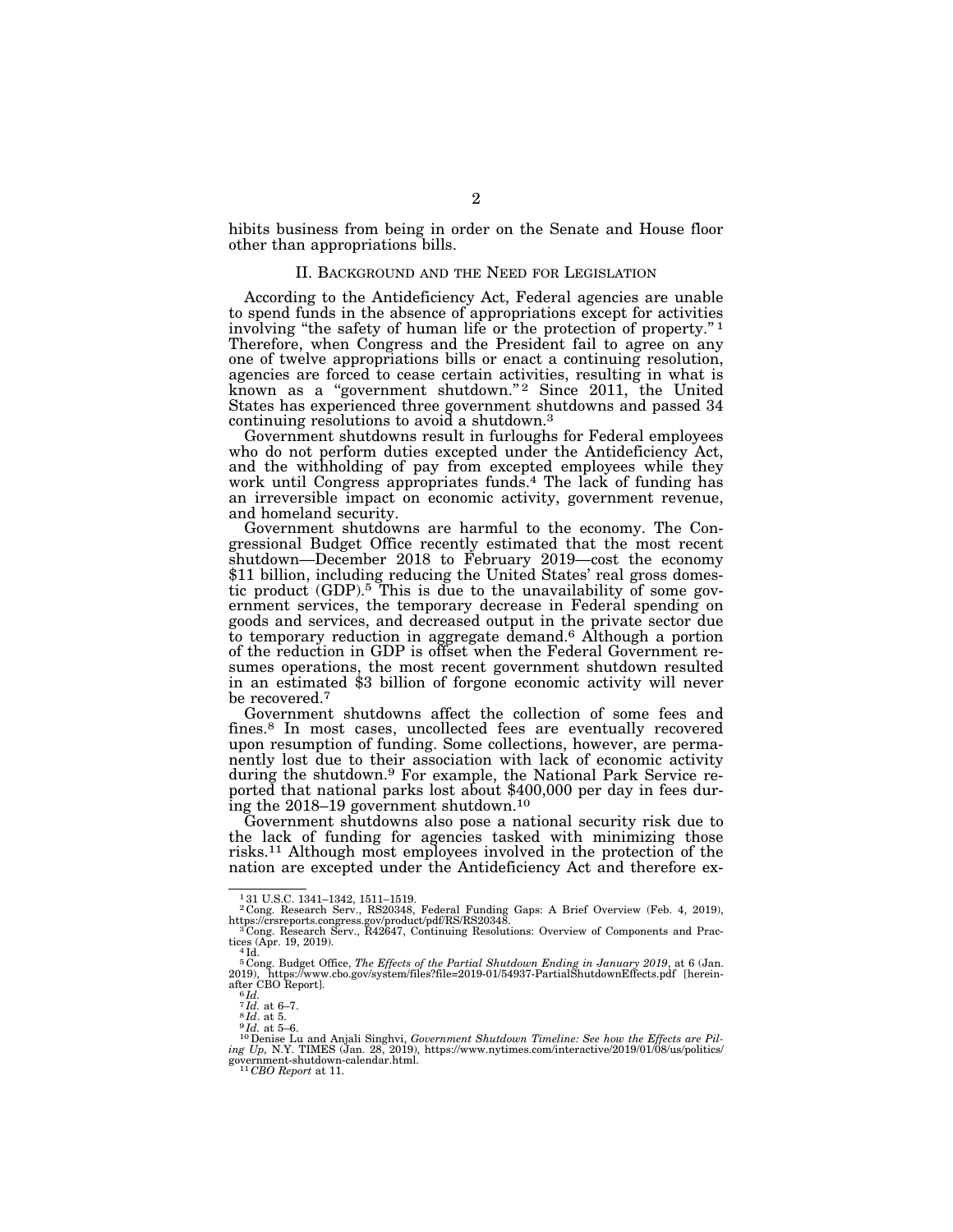pected to work without pay, during the 2018–19 government shutdown, a number of Transportation Security Administration (TSA) agents called out sick causing understaffing and security checkpoint closures.12 In addition, a shortage of airport traffic controllers not only resulted in flight cancelations, plane rerouting and airport delays, it also exposed our nation to potential safety issues and threats.13

Government shutdowns have other indirect negative effects, such as the cancellation of thousands of immigration hearings, adding thousands of cases to an active case backlog.14

The Prevent Government Shutdowns Act of 2019 addresses the negative consequences of government shutdowns by preventing them altogether. The legislation provides that, in the event of a lapse in appropriations, Federal programs and activities are automatically appropriated at the most recent funding level. This ensures that the Federal Government can continue to operate until Congress passes and the President signs appropriations bills for the activities or a continuing resolution is enacted.

In order to ensure that Congress does not rely on automatic appropriations for an extended period of time, the legislation bans expenditures for official travel for Members of Congress and certain Executive Branch employees when an automatic appropriation is in place, holds Members' pay in escrow, and makes all business other than appropriations out of order in the House and Senate, except certain emergency legislation. The bill allows for waiver of this requirement with a two-thirds vote in order to proceed to any legislation or nomination in the event of a true emergency. The legislation also requires daily quorum calls to ensure Members are available to end the automatic appropriation and fund government through a regular appropriations measure.

#### III. LEGISLATIVE HISTORY

S. 1877, the Prevent Government Shutdowns Act of 2019, was introduced on June 18, 2019, by Senators James Lankford (R–OK), Maggie Hassan (D–NH) and Ron Johnson (R–WI). Senator Mike Braun later joined as a cosponsor. The bill was referred to the Committee on Homeland Security and Governmental Affairs.

The Committee considered S. 1877 at a business meeting on June 19, 2019. Senators Lankford, Hassan, Johnson, Rosen, and Sinema offered a modified substitute amendment that changed the short title of the legislation and added a section imposing an automatic continuing appropriation in the event of a lapse in regular appropriations. The amendment was adopted, as modified, by unanimous consent.

Sen. Rand Paul offered an amendment to strike the text of S. 1877 and replace it with language that would, in the event of a lapse of any regular appropriations, provide for an immediate one

 $^{12}$  Patrick McGeehan, *Government Shutdown Forces Airports to Rely on Backup Security Screeners*, N.Y. TIMES (Jan. 22, 2019), https://www.nytimes.com/2019/01/22/nyregion/shutdown-<br>airports-security.html.<br> $^{13}$ Id.; Pat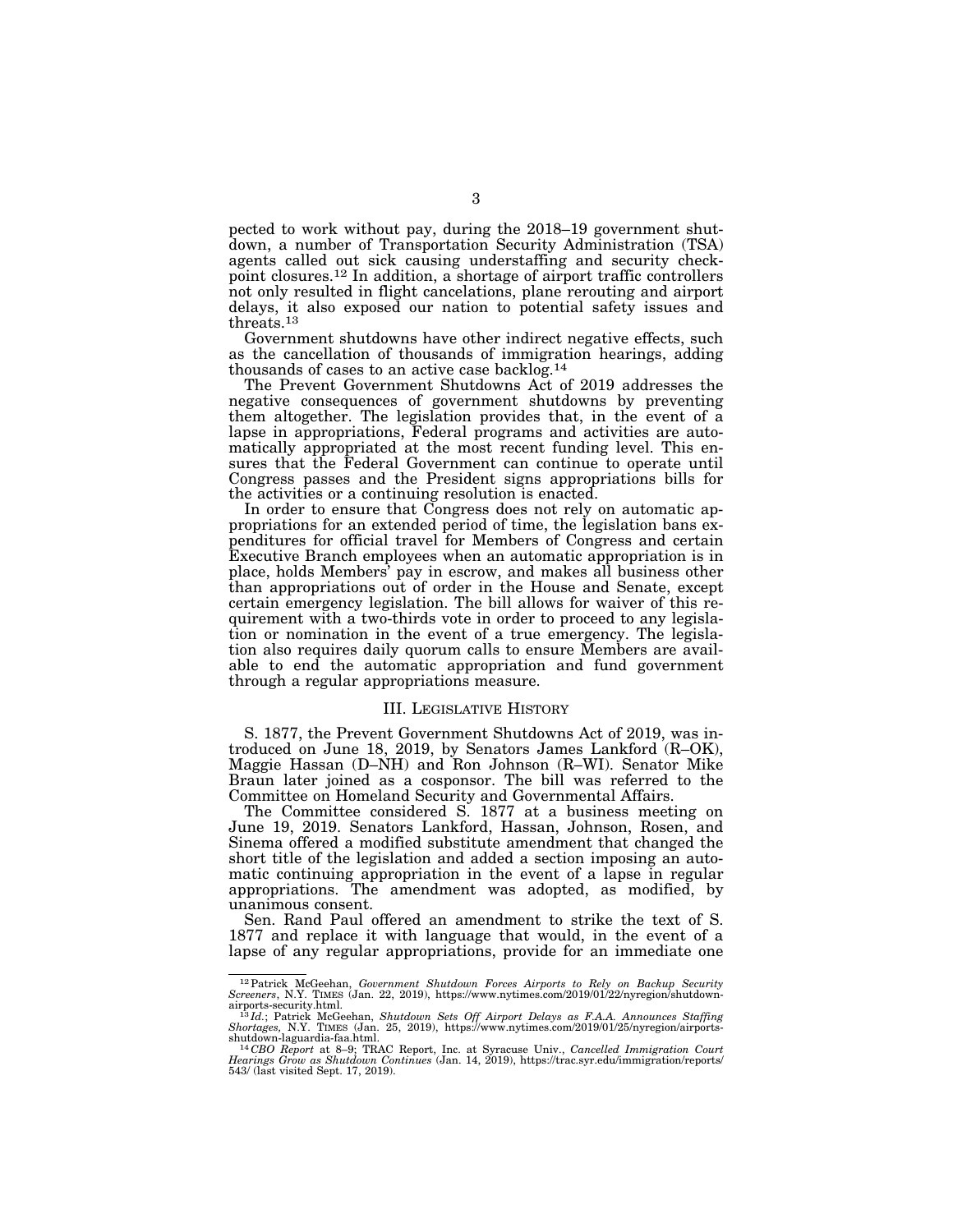percent reduction in spending, and an additional one percent reduction every 90 days thereafter during the lapse. Paul Amendment 1 was not adopted by roll call vote (2 Yeas, 12 Nays). Senators Paul and Enzi voted yea. Senators Johnson, Portman, Lankford, Romney, Scott, Hawley, Peters, Carper, Hassan, Sinema, and Rosen voted nay. Senator Harris voted nay by proxy.

Senator Rick Scott offered an amendment to restrict the pay of Members of Congress during a failure of Congress to pass a budget resolution or any regular appropriations bill. Senator Sinema offered a second degree amendment to Scott Amendment 1 to replace the Scott text with language that would instead hold the pay of Members of Congress in escrow during only a lapse in regular appropriations, to be returned to Members of Congress at the end of the lapse or the end of the Congress, whichever is earlier. The Sinema second degree amendment was adopted by voice vote with Senators Johnson, Portman, Paul, Lankford, Romney, Scott, Enzi, Hawley, Peters, Hassan, Sinema, and Rosen present. Scott Amendment 1, as amended by the Sinema second degree amendment, was adopted by roll call vote (9 Yeas, 5 Nays). Senators voting in the affirmative were Scott, Enzi, Hawley, Peters, Hassan, Sinema, Rosen, Carper (by proxy), and Harris (by proxy). Senators voting in the negative were Johnson, Portman, Paul, Lankford, and Romney.

The Committee ordered the bill, as amended, reported favorably by a roll call vote (10 Yeas, 2 Nays). Senators voting in the affirmative were Johnson, Lankford, Romney, Scott, Enzi, Hawley, Peters, Hassan, Sinema, and Rosen. Senators voting in the negative were Portman and Paul. For the record only, Senators Carper and Harris voted Yea by proxy.

#### IV. SECTION-BY-SECTION ANALYSIS OF THE BILL, AS REPORTED

#### *Section 1. Short title*

This section designates the short title of the bill as the ''Prevent Government Shutdowns Act of 2019.''

#### *Section 2. Automatic continuing appropriations*

This section effectively ends government shutdowns. It imposes automatic continuing funding at the rate of the previous fiscal year's funding in the event of a failure to pass one or more appropriation bills or a continuing resolution. This section also includes language to ensure that sequester is not inadvertently triggered in the case of an automatic continuing resolution.

This section makes clear that any funds made available by this section (during the lapse in regular appropriations) are subject to the terms and conditions imposed on such funds for the previous fiscal year or other authority grants for such program under current law, and charged to the appropriate appropriation or fund whenever a regular appropriation is enacted or a continuing appropriation resolution is passed.

Finally, this section clarifies that an automatic appropriation under this section will not occur with respect to any program, project or activity if any other provision of law has made funds available or granted authority for the program to continue, or specifically provided that no funds shall be made available.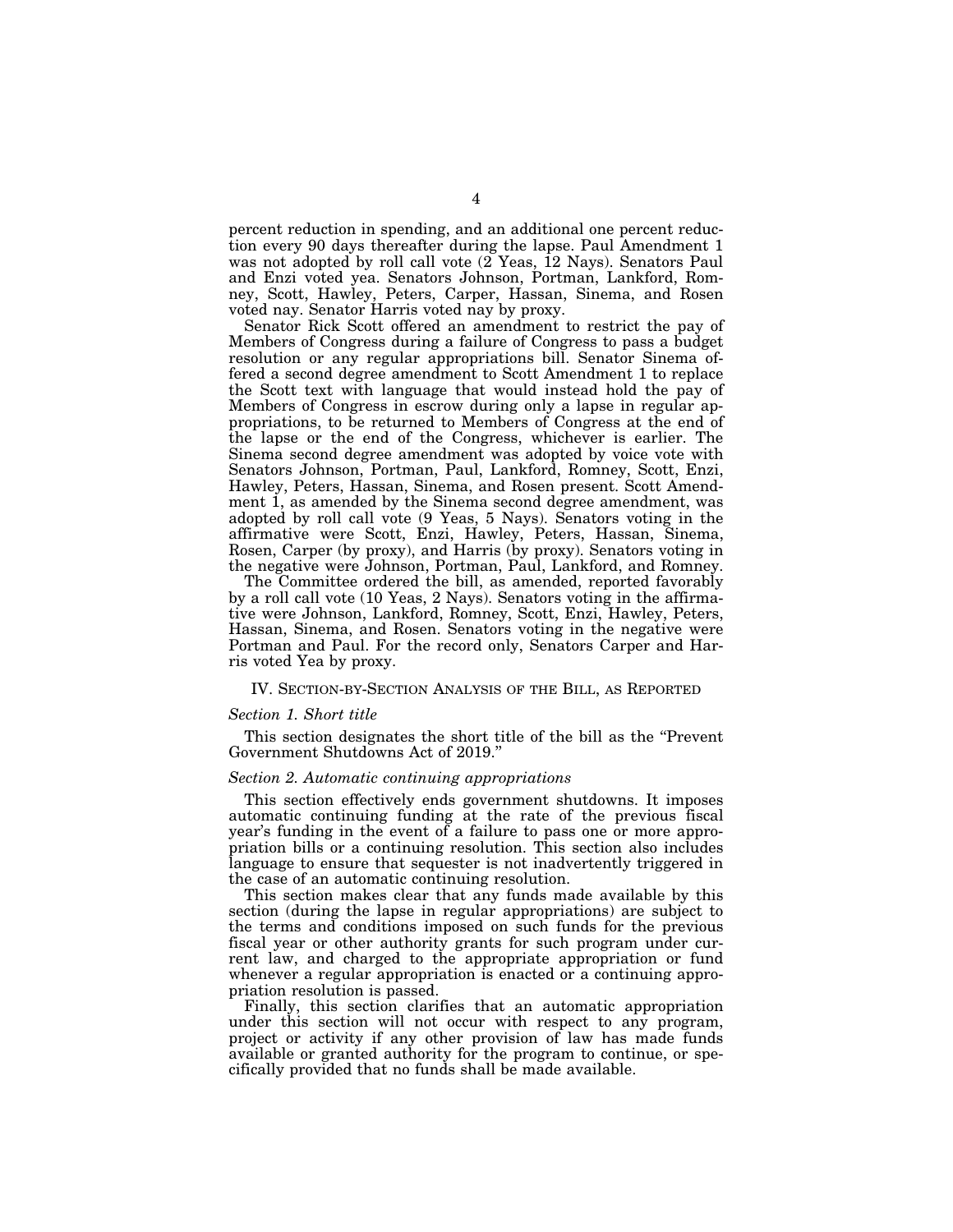#### *Section 3. Timely enactment of regular appropriation acts*

This section provides incentives to ensure Members of Congress work toward passing all regular appropriation bills during any lapse. Subsection (a) of this section includes definitions of the terms ''covered officer or employee,'' ''covered period,'' ''emergency legislation,'' ''Member of Congress,'' and ''National Capital Region.''

Subsection (b) of this section limits official travel expenditures for Members of Congress and senior Executive Branch officials during a lapse in regular appropriations, to expenditures for return trips to Washington, D.C. and travel in the National Capital Region. This includes the use of campaign funds for official travel during a lapse in regular appropriations.

Subsection (c) of this section states that, during a lapse of regular appropriations, it shall be out of order to: proceed to any business on the House or Senate floor during a lapse in regular appropriations except for (1) a measure making appropriations for the fiscal year during which the lapse in regular appropriations begins; (2) certain emergency legislation; or (3) a motion to determine or obtain the presence of a quorum; and to move to recess or adjourn for more than 23 hours. It also requires the Presiding Officer to direct the clerk to determine whether a quorum is present at noon each day during a lapse in regular appropriations. Finally, subsection (c) provides for a waiver of these rules for not more than seven days with a two-thirds vote of the House or Senate.

#### *Section 4. Prohibiting paying Members of Congress if automatic continuing appropriations are in effect*

This section defines the terms "lapse in normal appropriations," ''Member of Congress,'' and ''payroll administrator.''

This section directs the payroll administrator of each House of Congress to hold the salary of each Member of Congress in an escrow account during the period of lapse in regular appropriations. Salary pay shall be released to Members of Congress on the earlier of the date on which the lapse of regular appropriations ends or the last day of the Congress during which the lapse began.

#### V. EVALUATION OF REGULATORY IMPACT

Pursuant to the requirements of paragraph 11(b) of rule XXVI of the Standing Rules of the Senate, the Committee has considered the regulatory impact of this bill and determined that the bill will have no regulatory impact within the meaning of the rules. The Committee agrees with the Congressional Budget Office's statement that the bill contains no intergovernmental or private-sector mandates as defined in the Unfunded Mandates Reform Act and would not affect the budgets of state, local, or tribal governments.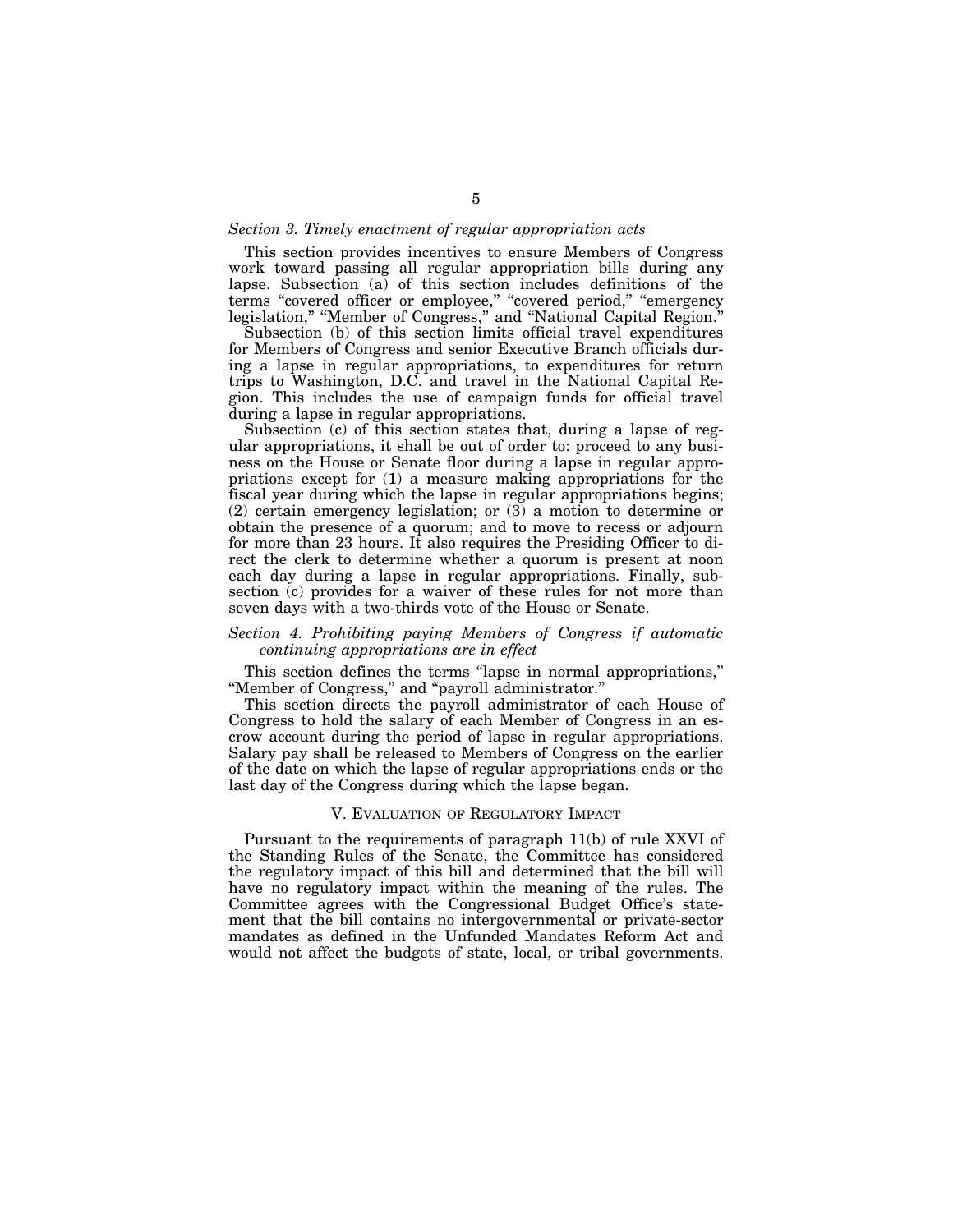#### VI. CONGRESSIONAL BUDGET OFFICE COST ESTIMATE

U.S. CONGRESS, CONGRESSIONAL BUDGET OFFICE, *Washington, DC, July 25, 2019.* 

Hon. RON JOHNSON,

*Chairman, Committee on Homeland Security and Governmental Affairs, U.S. Senate, Washington, DC.* 

DEAR MR. CHAIRMAN: The Congressional Budget Office has prepared the enclosed cost estimate for S. 1877, the Prevent Government Shutdowns Act of 2019.

If you wish further details on this estimate, we will be pleased to provide them. The CBO staff contact is Matthew Pickford.

Sincerely,

#### PHILLIP L. SWAGEL, *Director.*

Enclosure.

| S. 1877, Prevent Government Shutdowns Act of 2019<br>As ordered reported by the Senate Committee on Homeland Security and Governmental Affairs<br>on June 19, 2019 |               |                                     |                        |
|--------------------------------------------------------------------------------------------------------------------------------------------------------------------|---------------|-------------------------------------|------------------------|
| By Fiscal Year, TRILLIONS of Dollars                                                                                                                               | 2019          | 2019-2024                           | 2019-2029              |
| Direct Spending (Outlays)                                                                                                                                          |               | 5.8                                 | 12.6                   |
| Revenues                                                                                                                                                           |               |                                     |                        |
| Deficit Effect                                                                                                                                                     |               | 5.8                                 | 12.6                   |
| <b>Spending Subject to</b><br><b>Appropriation (Outlays)</b>                                                                                                       |               |                                     | o                      |
| Statutory pay-as-you-go<br>procedures apply?                                                                                                                       | Yes           |                                     | <b>Mandate Effects</b> |
| Increases on-budget deficits in any<br>of the four consecutive 10-year                                                                                             | > \$5 billion | Contains intergovernmental mandate? | No                     |
| periods beginning in 2030?                                                                                                                                         |               | Contains private-sector mandate?    | No.                    |

In the event that annual appropriation acts are not enacted by October 1 of each fiscal year, S. 1877 would provide mandatory appropriations to continue federal government operations at the same rate as in the previous fiscal year. For this estimate, CBO assumes that under S. 1877 each agency would automatically receive an appropriation of the same amount as in the previous fiscal year.

In addition, official travel by certain individuals in the executive and legislative branch would be prohibited while automatic appropriations are in effect, except for travel to return to Washington, DC; the bill also would direct that salaries of Members of Congress not be paid (placed in escrow) until all annual appropriation acts are enacted.

S. 1877 would appropriate funds, and thus would increase direct spending. For fiscal year 2019, the Congress appropriated about \$1.4 trillion for federal agency operations and activities; the Congress has also appropriated about \$0.1 trillion for fiscal year 2020 for those purposes. Thus, to maintain the same spending level as in 2019, S. 1877 would provide appropriations totaling \$1.3 trillion in 2020 and \$1.4 trillion in each subsequent year, CBO estimates.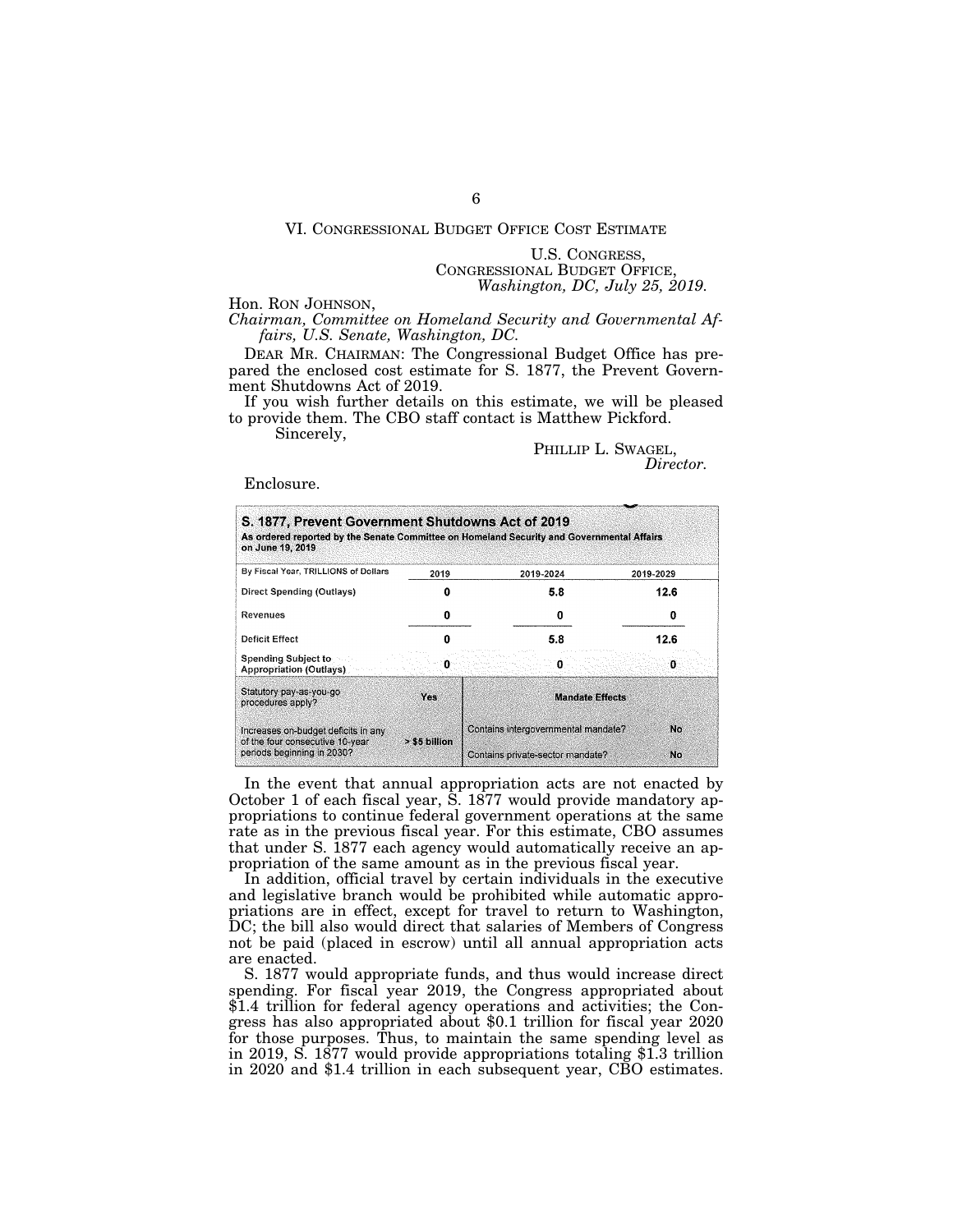Based on historical spending patterns, CBO estimates that new direct spending from those appropriations would total \$0.7 trillion in 2020 and \$12.2 trillion over the 2020–2029 period.

S. 1877 also would increase spending from contract authority (a mandatory form of budget authority provided to certain transportation programs). Outlays from that contact authority are generally considered discretionary because they are controlled by obligation limitations set in annual appropriation acts. In addition, pursuant to provisions of law that govern CBO's baseline projections, funding for certain expiring programs—such as contract authority for transportation grants—is assumed to continue beyond the scheduled expiration date for purposes of budget projections. Consistent with that practice, CBO's baseline incorporates the assumption that contract authority in 2020 and later years will continue beyond 2020. CBO estimates that the spending of this contract authority would total \$0.4 trillion over the 2020 through 2029 period.

TABLE 1.—ESTIMATED INCREASES IN DIRECT SPENDING UNDER S. 1877

|                               | By fiscal year, trillions of dollars- |            |         |            |         |         |              |              |                         |                         |                |                 |                 |
|-------------------------------|---------------------------------------|------------|---------|------------|---------|---------|--------------|--------------|-------------------------|-------------------------|----------------|-----------------|-----------------|
|                               | 2019                                  | 2020       | 2021    | 2022       | 2023    | 2024    | 2025         | 2026         | 2027                    | 2028                    | 2029           | $2019-$<br>2024 | $2019-$<br>2029 |
| Regular Appropriations:       |                                       |            |         |            |         |         |              |              |                         |                         |                |                 |                 |
| Estimated Budget Authority    | 0                                     | 1.3        | 1.4     | 1.4        | 1.4     | 1.4     | 1.4          | 1.4          | 1.4                     | 1.4                     | 1.4            | 6.7             | 13.5            |
| Estimated Outlays             | $\Omega$                              | 0.7        | 1.1     | 1.2        | 1.3     | 1.3     | 1.3          | 1.3          | 1.3                     | 1.3                     | 1.3            | 5.6             | 12.2            |
| <b>Obligation Limitation:</b> |                                       |            |         |            |         |         |              |              |                         |                         |                |                 |                 |
| Estimated Budget Authority    | 0                                     | $^{\circ}$ | 0       | $^{\circ}$ | 0       | 0       | $\mathbf{0}$ | $\mathbf{0}$ | $\overline{\mathbf{0}}$ | $\overline{\mathbf{0}}$ | $\mathbf{0}$   | $\mathbf{0}$    | $\theta$        |
| Estimated Outlays             | 0                                     | $\star$    | $\star$ | $\star$    | $\star$ | $\star$ | $\star$      | $\star$      | 0.1                     | 0 <sub>1</sub>          | 0 <sub>1</sub> | 0.2             | 0.4             |
| Total:                        |                                       |            |         |            |         |         |              |              |                         |                         |                |                 |                 |
| Estimated Budget Au-          |                                       |            |         |            |         |         |              |              |                         |                         |                |                 |                 |
| thority                       |                                       | 1.3        | 14      | 1.4        | 1.4     | 1.4     | 1.4          | 1.4          | 1.4                     | 1.4                     | 1.4            | 6.7             | 13.5            |
| Estimated Outlays             | $\Omega$                              | 0.7        | 1.1     | 1.3        | 1.3     | 1.4     | 1.4          | 1.4          | 1.4                     | 1.4                     | 1.4            | 5.8             | 12.6            |

Components may not sum to totals because of rounding;  $* =$  between zero and \$50 billion.

Whether the authority provided under S. 1877 were triggered in the future, and the timing and magnitude of the resulting direct spending, would depend on future decisions of the Congress. As a result, CBO's estimate of direct spending under S. 1877 is uncertain. If the Congress were to provide some or all of the normal discretionary appropriations in future years, total direct spending under S. 1877 would be less than indicated in this estimate. Historically, lapses in discretionary appropriations have been relatively infrequent and short-lived. However, CBO has no basis for predicting the timing or duration of future lapses in discretionary funding.

CBO estimates that enacting S. 1877 would increase on-budget deficits by more than \$5 billion in all of the four consecutive 10 year periods beginning in 2030.

The CBO staff contact for this estimate is Matthew Pickford. The estimate was reviewed by H. Samuel Papenfuss, Deputy Assistant Director for Budget Analysis.

#### VII. CHANGES IN EXISTING LAW MADE BY THE BILL, AS REPORTED

In compliance with paragraph 12 of rule XXVI of the Standing Rules of the Senate, changes in existing law made by S. 1877 as reported are shown as follows (existing law proposed to be omitted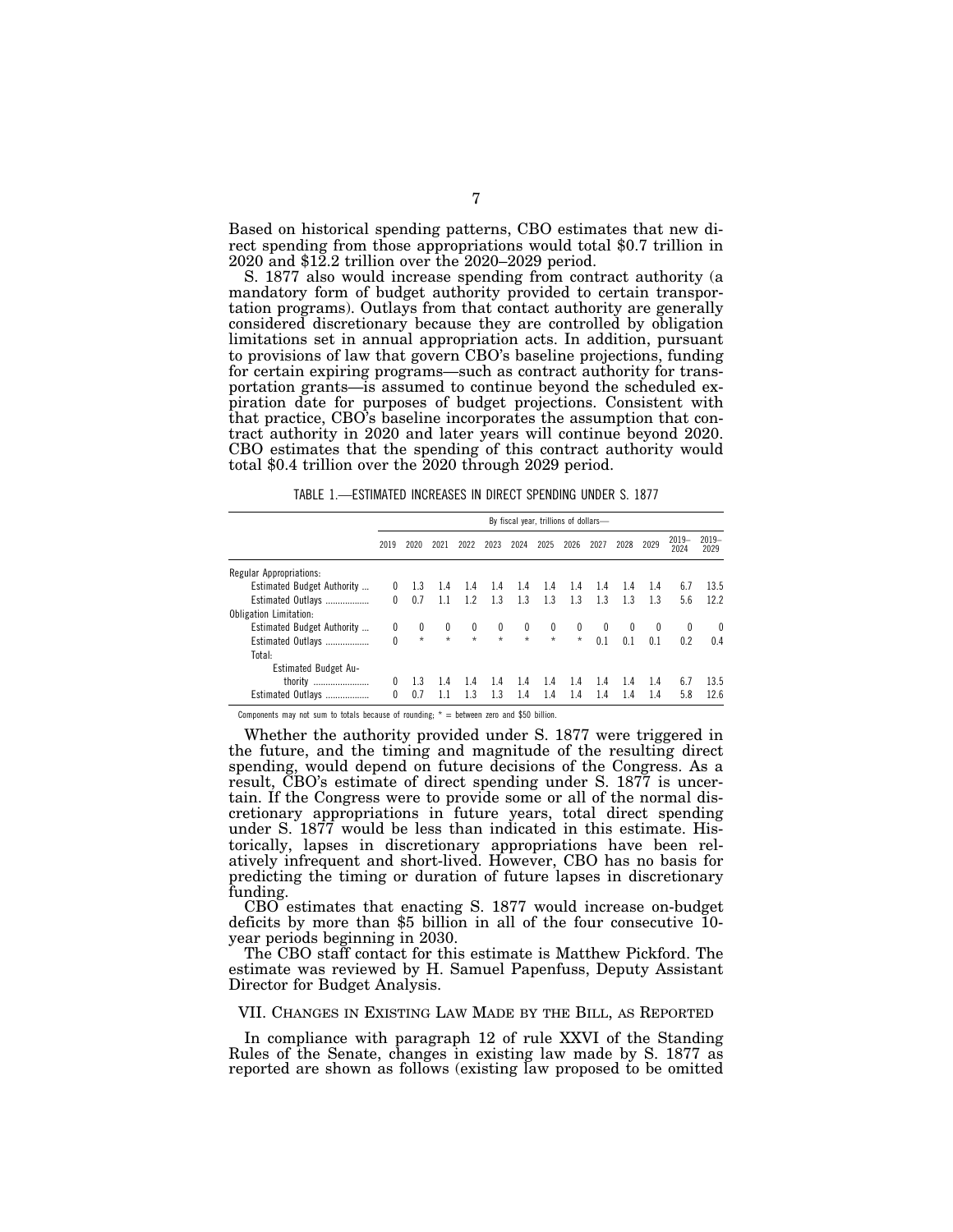is enclosed in brackets, new matter is printed in italic, and existing law in which no change is proposed is shown in roman):

### **UNITED STATES CODE**

## \* \* \* \* \* \* \* **TITLE 31—MONEY AND FINANCE**

\* \* \* \* \* \* \*

### **Subtitle II—The Budget Process**

## \* \* \* \* \* \* \* **CHAPTER 13—APPROPRIATIONS**

\* \* \* \* \* \* \*

#### **Subchapter I—General**

\* \* \* \* \* \* \*

*SEC. 1311. AUTOMATIC CONTINUING APPROPRIATIONS.* 

*(a)* 

*(1)* 

*(A) On and after the first day of each fiscal year, if an appropriation Act for Such fiscal year with respect to the account for a program, project, or activity has not been enacted and continuing appropriations are not in effect with respect to the program, project, or activity, there are appropriated such sums as may be necessary to continue, at the rate for operations specified in subparagraph (B), the program, project, or activity if funds were provided for the program, project, or activity during the preceding fiscal year. (B)* 

*(i) Except as provided in clause (ii), the rate for operations specified in this subparagraph with respect to a program, project, or activity is the rate for operations for the preceding fiscal year for the program, project, or activity—* 

*(I) provided in the corresponding appropriation Act for such preceding fiscal year;* 

*(II) if the corresponding appropriation bill for such preceding fiscal year was not enacted, provided in the law providing for continuing appropriations for such preceding fiscal year; or* 

*(III) if the corresponding appropriations bill and a law providing continuing appropriations for such preceding fiscal year were not enacted, provided under this section for such preceding fiscal year.* 

*(ii) For entitlements and other mandatory payments whose budget authority was provided for the previous fiscal year in appropriations Acts, under a law other*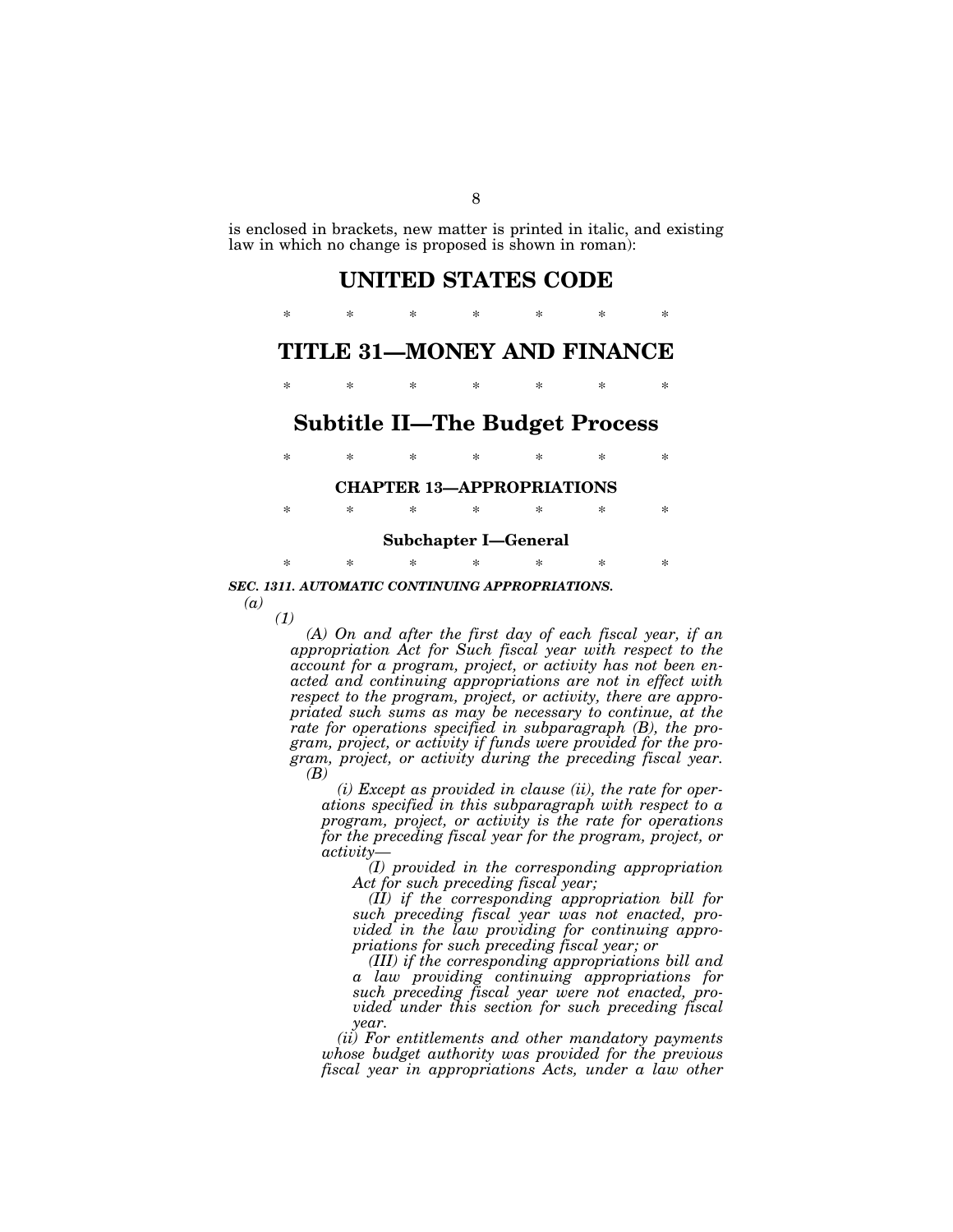*than this section providing continuing appropriations for such previous year, or under this section, and for activities under the Food and Nutrition Act of 2008, appropriations and funds made available during a fiscal year under this section shall be at the rate necessary to maintain program levels under current law, under the authority and conditions provided in the applicable appropriations Act.* 

*(2) Appropriations and funds made available, and authority granted, for any fiscal year pursuant to this section for a program, project, or activity shall be available for the period beginning with the first day of any lapse in appropriations during such fiscal year and ending with the date on which the applicable regular appropriation bill for such fiscal year is enacted (whether or not such law provides appropriations for such program, project, or activity) or a law making continuing appropriations for the program, project, or activity is enacted, as the case may be.* 

*(3) Notwithstanding section 251(a)(1) of the Balanced Budget and Emergency Deficit Control Act of 1985 (2 U.S.C. 901(a)(1) and the timetable in section 254(a) of such Act (2 U.S.C. 904(1)), for any fiscal year for which appropriations and funds are made available under this section, the final sequestration report for such fiscal year pursuant to section 254(f)(1) of such Act (2 U.S.C. 904(f)(1)) and any order for such fiscal year pursuant to section 254(f)(5) of such Act (2 U.S.C. 901(f)(5)) shall be issued—* 

*(A) for the Congressional Budget Office, 10 days after the date on which all regular appropriations Acts for such fiscal year or continuing appropriations through the end of such fiscal year or continuing appropriations through the end of such fiscal year have been enacted; and* 

*(B) for the Office of Management and Budget, 15 days after the date on which all regular appropriations Acts for such fiscal year or continuing appropriations through the end of such fiscal year have been enacted.* 

*(b) An appropriation or funds made available, or authority granted, for a program, project, or activity, for any fiscal year pursuant to this section shall be subject to the terms and conditions imposed with respect to the appropriation made or funds made available for the preceding fiscal year, or authority granted for such program, project or activity under current law.* 

*(c) Expenditures made for a program, project, or activity for any fiscal year pursuant to this section shall be charged to the applicable appropriation, fund, or authorization whenever a regular appropriation Act, or a law making continuing appropriations until the end of such fiscal year, for such program, project, or activity is enacted.* 

*(d) This section shall not apply to a program, project, or activity during a fiscal year if any other provision of law (other than an authorization of appropriations)—* 

*(1) makes an appropriation, makes funds available, or grants authority for such program, project, or activity to continue for such period; or*